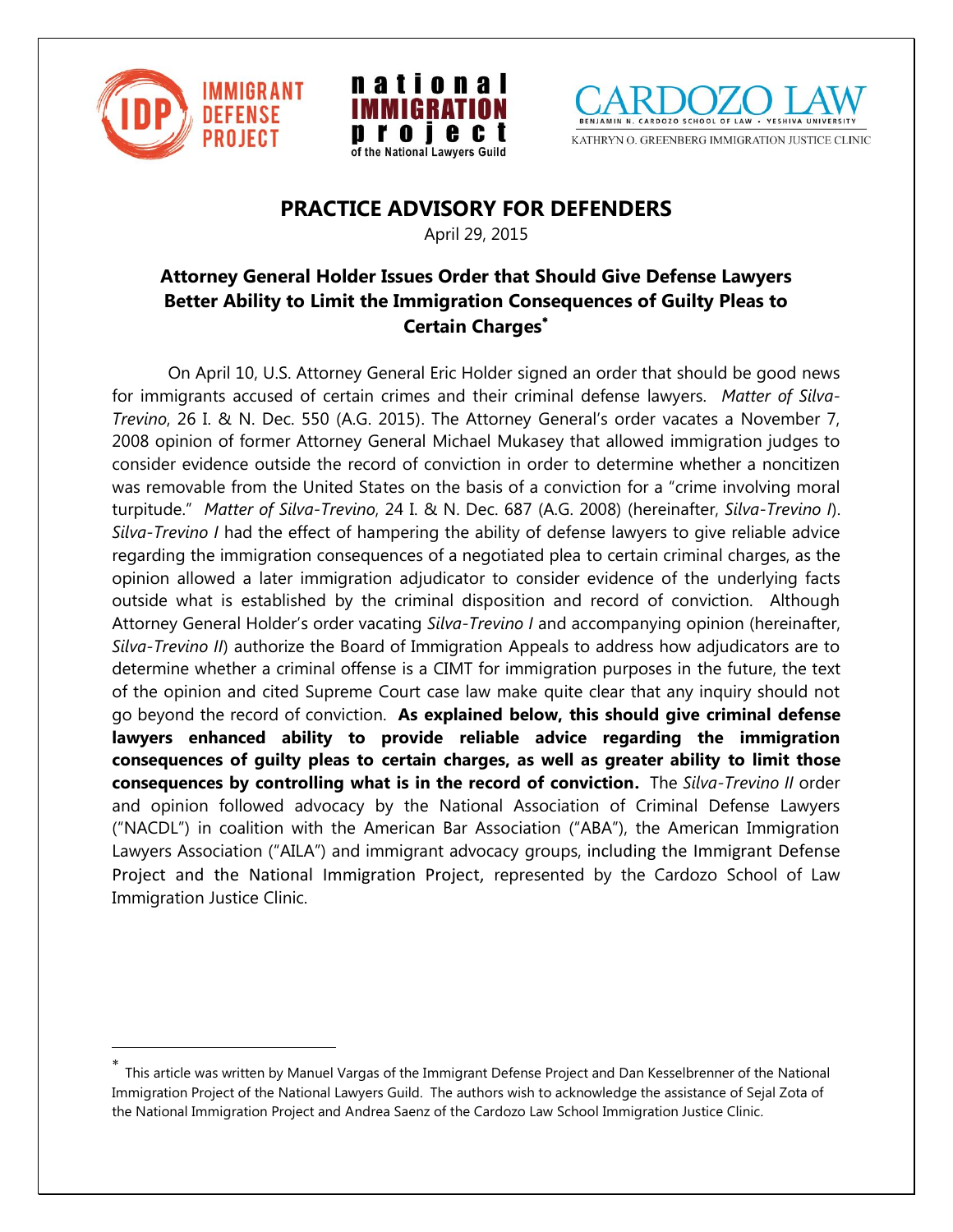#### **Background**

Noncitizens may be deportable or inadmissible upon conviction of a "crime involving moral turpitude" ("CIMT"), or in some cases, after conviction for two CIMTs.<sup>1</sup> The undefined CIMT term has been the subject of decades of administrative and judicial case law. The Board of Immigration Appeals ("BIA") has held that moral turpitude "refers generally to conduct that shocks the public conscience as being inherently base, vile, or depraved, contrary to the rules of morality and the duties owed between man and man, either one's fellow man or society in general."<sup>2</sup> Examples of categories of offenses that have been found to be CIMTs under the case law include offenses with intent to defraud or intent to steal as an element;<sup>3</sup> offenses in which bodily harm is caused or threatened by an intentional act, or serious bodily harm is caused or threatened by a reckless act;<sup>4</sup> and various sex-related offenses.<sup>5</sup>

In order to determine whether a person has been "convicted" of a CIMT, immigration adjudicators have historically looked to the "inherent nature" of the offense instead of looking at what the defendant actually did in a particular case.<sup>6</sup> This approach is called the "categorical" approach."<sup>7</sup>

Under this categorical approach, grounded in Congress's requirement that noncitizens be "convicted" in order to face specified grounds of removal or bars to relief, courts simply compare the generic federal ground of removal with the minimum conduct necessary to offend the criminal statute. If every violation of the criminal statute necessarily falls within the federal removal ground, then a conviction under that statute categorically triggers deportation. But if the criminal statute can be offended without engaging in conduct that falls within the generic deportation ground, the conviction will not be found to trigger removal, regardless of the actual conduct that resulted in conviction. This categorical approach is the same method of analysis that has long applied in the criminal context where Congress has predicated sentencing consequences on what an individual has been "convicted of" in the past. *See, e.g., Taylor v. U.S.*, 495 U.S. 575 (1990). The categorical approach – along with its variant called the "modified' categorical approach applicable when the statute of conviction is divisible into one or more offenses that satisfy the generic definition along with at least one that doesn't, in which case the adjudicator may look to the record of conviction to determine the offense of conviction -- was

 $\overline{a}$ 

<sup>1</sup> *See* 8 U.S.C. §§ 1182(a)(2)(A), 1227(a)(2)(A)(i), (ii).

<sup>2</sup> *Matter of Danesh*, 19 I. & N. Dec. 669, 670 (BIA 1988).

<sup>3</sup> *See generally Jordan v. DeGeorge*, 341 U.S. 223 (1951)(rejecting a void-for-vagueness challenge to the CIMT term and defining it to include any offense involving a specific intent to defraud).

<sup>4</sup> *See, e.g., Matter of Solon*, 24 I&N Dec. 239 (BIA 2007) (in assault case, criminally reckless conduct may be sufficient depending on level of harm required under the statute).

<sup>5</sup> *See, e.g., Matter of Guevara Alfaro*, 25 I&N Dec. 417 (BIA 2011) (any intentional sexual conduct by an adult with a child involves moral turpitude, as long as the perpetrator knew or should have know that the victim was under the age of 16).

<sup>&</sup>lt;sup>6</sup> See Matter of Short, 20 I&N Dec. 136 (BIA 1989) (it is the "inherent nature of the crime as defined by statute and interpreted by the courts as limited and described by the record of conviction" and not the facts underlying the particular conviction that determines whether the offense is a CIMT).

<sup>&</sup>lt;sup>7</sup> See generally Moncrieffe v. Holder, 133 S.Ct. 1678, 1685 (noting the categorical approach's "long pedigree," citing Alina Das, *The Immigration Penalties of Criminal Convictions: Resurrecting Categorical Analysis in Immigration Law*, 86 N.Y.U. L. REV. 1669 (2011)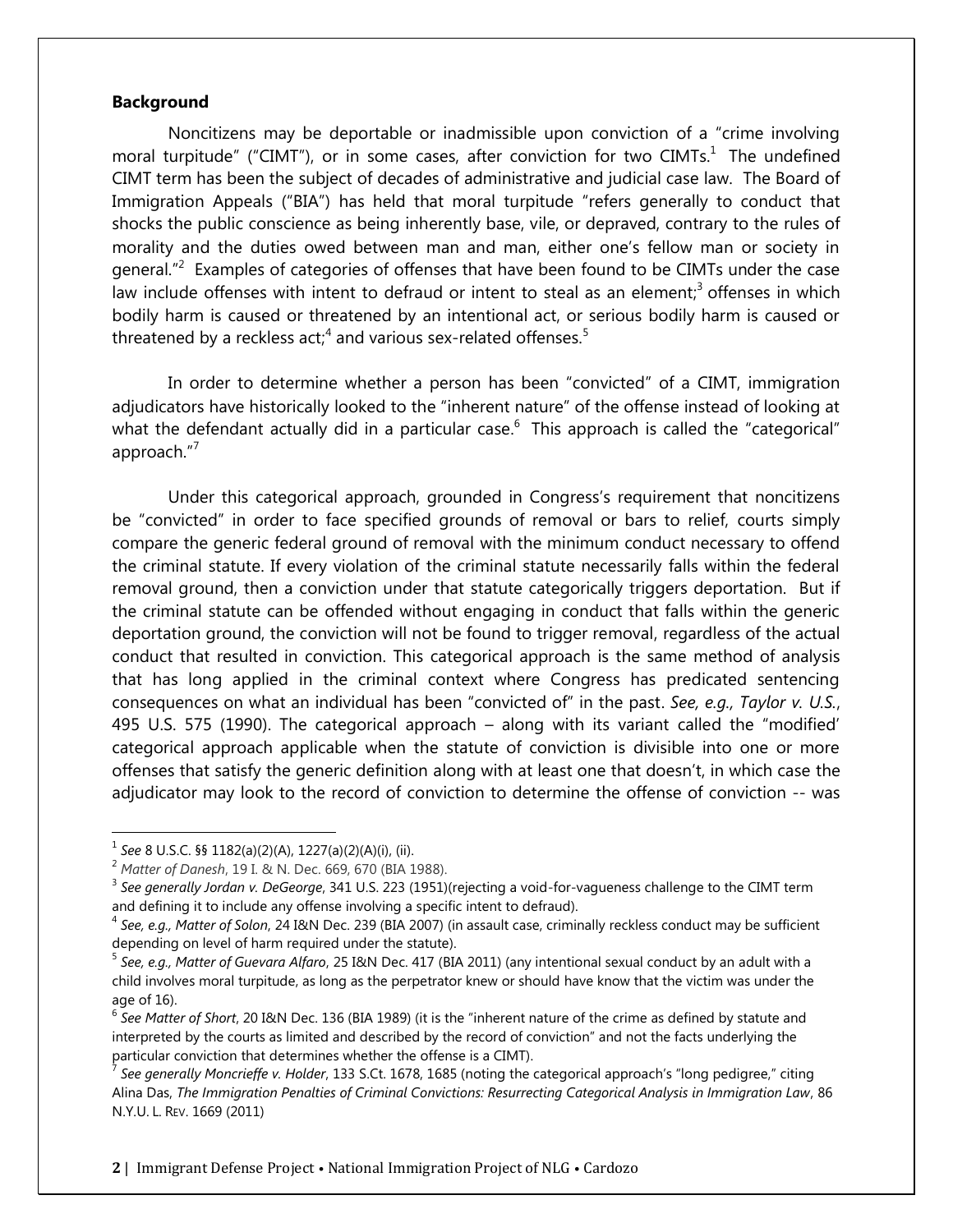strongly reaffirmed by the Supreme Court in both the immigration and criminal sentencing contexts in two recent decisions, *Moncrieffe v. Holder*, 133 S.Ct. 1678 (2013), and *Descamps v. United States*, 133 S.Ct. 2276 (2013).

#### **Former Attorney General Mukasey's 2008** *Silva-Trevino I* **Opinion**

In *Silva-Trevino I*, former Attorney General Mukasey drastically altered the categorical approach in the context of determining whether a particular criminal conviction triggers the negative immigration consequences of conviction of a CIMT. This decision, issued just weeks before the Bush administration left office, permitted immigration judges in certain cases to examine evidence beyond the record of conviction to assess whether the conduct underlying a conviction involved moral turpitude. *Silva-Trevino I* contravened the law of nearly every federal circuit court, which had accepted the BIA's nearly century-old categorical CIMT analysis. $8$ 

Attorney General Mukasey's decision in *Silva-Trevino I* instructed immigration judges to apply the traditional categorical analysis as a first step to determine whether a given conviction constitutes a CIMT. At this first step, the defendant's actual conduct was irrelevant; the sole question was whether the elements of the statute of conviction either *necessarily* fall within the case law definition of a CIMT or *never* do so.<sup>9</sup> If this traditional, strict categorical inquiry did not yield a definitive answer—that is, if the immigration judge is unable to determine that the prohibited conduct under the statute either *always* or *never* involves moral turpitude—then the judge was instructed to proceed to consult the record of conviction (including documents such as the indictment, the judgment of conviction, jury instructions, a signed guilty plea, and the plea transcript) as a court would under the "modified" categorical approach.<sup>10</sup> Again, the moral turpitude inquiry was to end if the court was able to determine, at this second step, whether or not the defendant was necessarily convicted of a CIMT. However, if this modified categorical inquiry did not resolve the question one way or the other, *Silva-Trevino I* provided for an unprecedented third step: the immigration judge was instructed to consider "any additional evidence the adjudicator determines is necessary or appropriate to resolve adequately the moral turpitude question," whether or not it was contained in the formal conviction record. $<sup>11</sup>$ </sup>

#### **Challenges to** *Silva-Trevino I*

In the years following the issuance of the Attorney General's *Silva-Trevino I* opinion, immigrants challenged the opinion in appeals of removal orders to federal circuit courts around the country, arguing that it was contrary to settled law. Immigrant advocacy organizations including the Immigrant Defense Project, the National Immigration Project, and allied

 $\overline{a}$ 

 $^8$  The Seventh Circuit was the only federal court to have rejected the categorical approach in the CIMT context and had done so just months before Attorney General Mukasey's opinion. *See Ali v. Mukasey*, 521 F.3d 737 (7th Cir. 2008).

 $^9$  In making this determination, immigration judges were instructed to consider whether there is a "realistic probability" that the statute would be applied to reach conduct that does not involve moral turpitude. 24 I. & N. Dec. at 698 (citing *Gonzales v. Duenas-Alvarez*, 549 U.S. 183, 193 (2007)).

<sup>10</sup> *Silva-Trevino I* at 704.

 $11$  *Id.*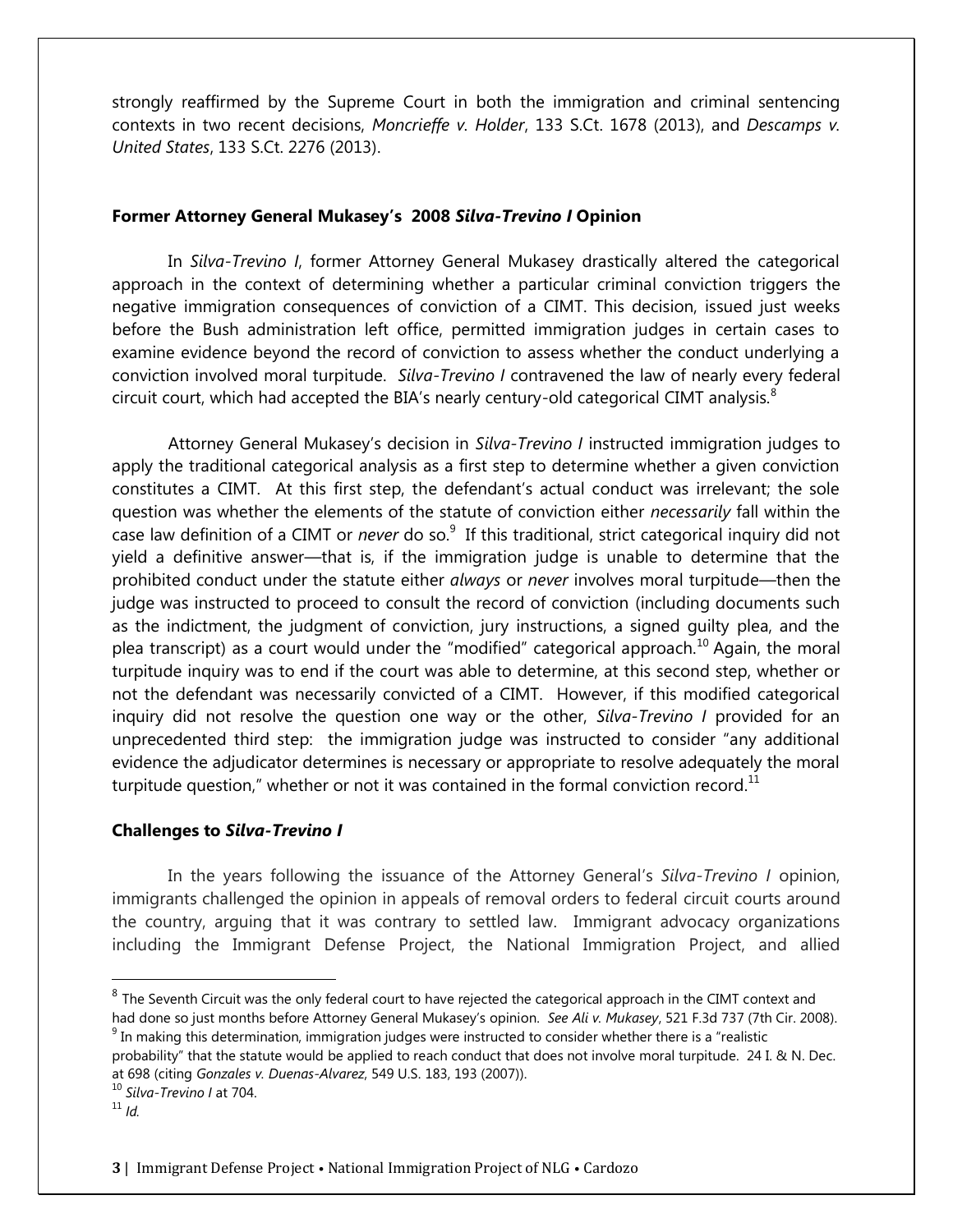organizations represented by the Cardozo Immigration Justice Clinic, submitted amicus briefing in support of the challenges in several of these cases. In the years from 2009 to 2014, five federal circuit courts – the Third, Fourth, Fifth, Ninth and Eleventh – rejected the *Silva-Trevino I* opinion, finding that where immigration consequences are premised on a "conviction," the immigration statutes are unambiguous in forbidding adjudicators from considering alleged facts and evidence outside the record of conviction.<sup>12</sup> Only two circuit courts – the Seventh and Eighth  $-$  followed the opinion, but only out of deference to the Attorney General.<sup>13</sup> Finally, in 2014, after the Fifth Circuit reversed the Attorney General opinion in the *Silva-Trevino* case itself, ABA President James R. Silkenat, NACDL Executive Director Norman L. Reimer, and AILA Executive Director Crystal Williams wrote to Attorney General Holder urging withdrawal of *Silva-Trevino I* in light of the Fifth Circuit's rejection of the opinion.<sup>14</sup>

## **Attorney General Holder 2015** *Silva-Trevino* **Order and Opinion**

### **A. What Attorney General Holder did**

On April 10, 2015, Attorney General Holder issued the order vacating *Silva-Trevino I* and a five-page accompanying opinion. In his opinion, Attorney General Holder 1) summarized *Silva-Trevino I*; 2) provided his rationale for vacating the decision; and 3) authorized the BIA to address how adjudicators should determine whether a criminal conviction qualifies as a CIMT.

As support for his order, Attorney General Holder pointed to the decisions of the five federal circuit courts that rejected the framework set out in *Silva Trevino I.<sup>15</sup>* Rather than accomplishing "its stated goal of 'establishing a uniform framework of ensuring the [INA's] moral turpitude provisions are fairly and accurately applied,'" <sup>16</sup> Attorney General Holder noted that the decision forced immigration judges to apply different standards in different jurisdictions.

Significantly, the order also relied on intervening Supreme Court precedent as a basis for vacating *Silva-Trevino I*. Namely, Attorney General Holder looked to both *Carachuri-Rosendo v. Holder*, 560 U.S. 563 (2010) and *Moncrieffe v. Holder*, 133 S. Ct. 1678 (2013). In *Carachuri-Rosendo*, the Court held that adjudicators could not consider uncharged conduct to determine whether a noncitizen had been "convicted of" illicit trafficking. <sup>17</sup> In *Moncrieffe*, the Court unequivocally reaffirmed that the phrase "convicted of" requires a categorical approach and limited the inquiry to the elements of the offense. The Court specifically rejected the government's argument that adjudicators be permitted to look outside of the record of

<sup>15</sup> *Silva Trevino II*, at 551-52.

 $\overline{a}$ 

<sup>12</sup> *Silva-Trevino v. Holder*, 742 F.3d 197 (5th Cir. 2014); *Olivas-Motta v. Holder*, 716 F.3d 1199 (9th Cir. 2013); *Prudencio v. Holder,* 669 F.3d 472 (4th Cir. 2012); *Fajardo v. U.S. Att'y Gen.*, 659 F.3d 1303 (11th Cir. 2011); *Jean-Louis v. Att'y Gen. of U.S.*, 582 F.3d 462 (3d Cir. 2009).

<sup>13</sup> *Bobadilla v. Holder*, 679 F.3d 1052 (8th Cir. 2012); *Mata-Guerrero v. Holder*, 627 F.3d 256 (7th Cir. 2010). <sup>14</sup> ABA March 11, 2014 letter posted at

[http://www.americanbar.org/content/dam/aba/uncategorized/GAO/2014march13\\_silvatrevinoopinion\\_l.authcheckda](http://www.americanbar.org/content/dam/aba/uncategorized/GAO/2014march13_silvatrevinoopinion_l.authcheckdam.pdf) [m.pdf;](http://www.americanbar.org/content/dam/aba/uncategorized/GAO/2014march13_silvatrevinoopinion_l.authcheckdam.pdf) NACDL and AILA joint letters sent to Attorney General Holder on March 28, 2014 and June 13, 2014.

<sup>16</sup> *Id*. at 553.

<sup>17</sup> 560 U.S. at 581-82.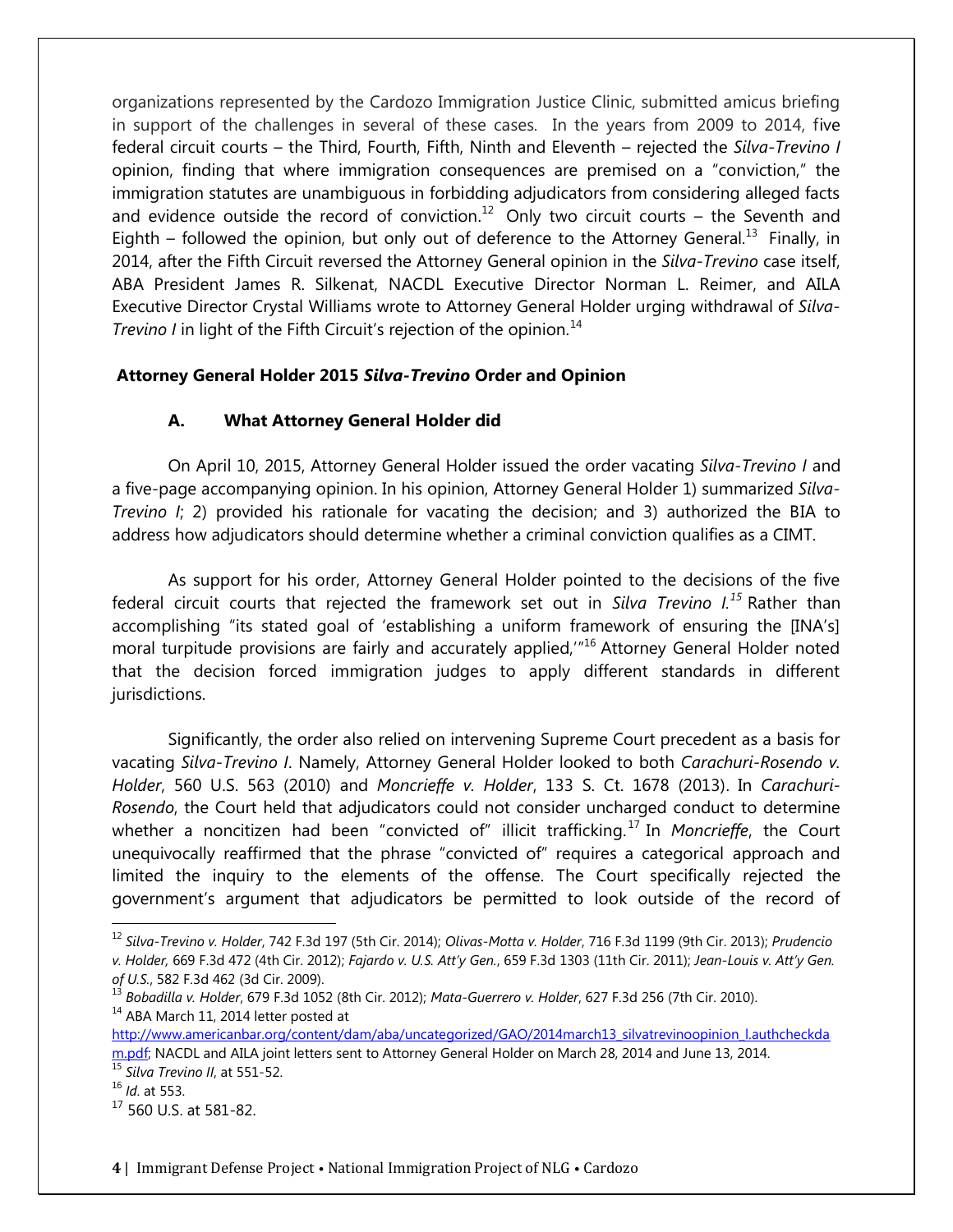conviction to determine whether the underlying conduct came within the aggravated felony definition. Attorney General Holder concluded that these Supreme Court decisions "cast doubt on the continued validity" of going beyond the categorical approach and inquiring into facts outside the formal record of conviction to determine whether a particular conviction involves moral turpitude.<sup>18</sup>

Attorney General Holder concluded the opinion by inviting the BIA to develop a uniform standard to determine whether a criminal conviction qualifies as a CIMT in light of all relevant precedents. The text of the opinion and cited Supreme Court case law make plain that any future standard should not go beyond the record of conviction.

## **B. What this new development means for immigrants in criminal proceedings and their defense lawyers**

Attorney General Holder's order precludes an immigration judge or other adjudicator from using evidence outside the record of conviction in determining whether an offense involves moral turpitude. As a result, criminal defense counsel now are in a better position to assess whether an offense involves moral turpitude and to help a noncitizen client avoid such a designation. This section provides a general overview of what this change means for a criminal defense attorney and offers some suggested approaches about how to assess whether an offense involves moral turpitude and to help avoid such a finding in later immigration proceedings.

In order to analyze whether a particular offense involves moral turpitude following Attorney General Holder's order, defense counsel -- now freer to focus only on the statute and record of conviction -- need to answer the following questions:

## 1) What are the essential elements of the potential conviction offense?

An element is a fact that the prosecution must establish beyond a reasonable doubt to a unanimous jury. In deciding whether a conviction is for a CIMT, an immigration fact-finder will examine the elements of the offense to determine whether the minimum conduct for which there is a realistic probability of prosecution necessarily involves moral turpitude. If every violation of the offense involves moral turpitude, then it does not matter if an individual defendant's actions are relatively free of moral blameworthiness because such a consideration is irrelevant to the inquiry of whether the conviction is of a CIMT. For example, a father who steals food to give to his starving child has a conviction for a CIMT if the statute of conviction has as an essential element an intent to deprive the owner of the property permanently. This is because a theft offense involves moral turpitude where a permanent taking is an element of the offense $19$ 

 $\overline{a}$ 

<sup>18</sup> *Silva-Trevino II*, at 553.

<sup>19</sup> *See, e.g., Matter of Grazley*, 14 I&N Dec. 330 (BIA 1973).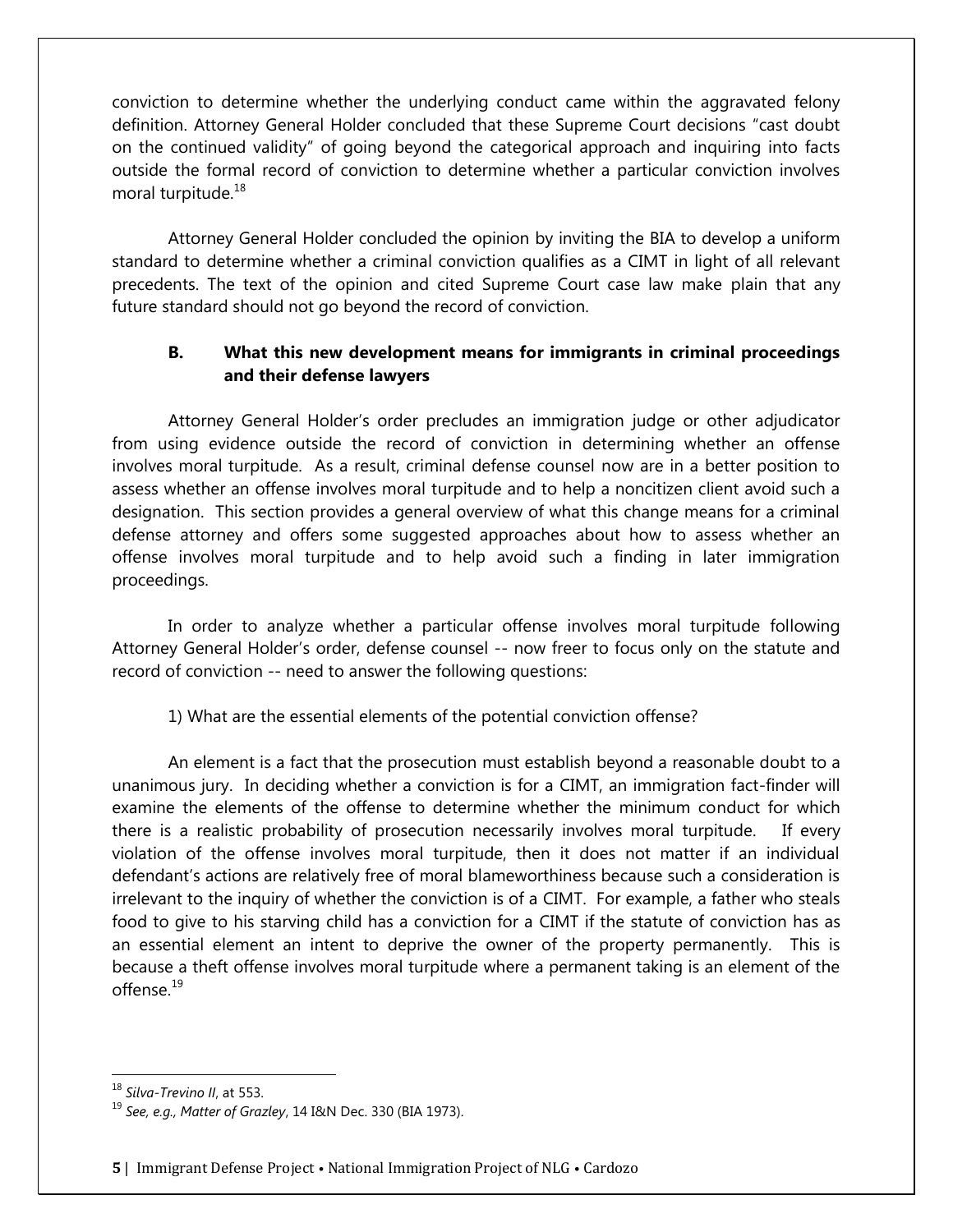But what about a theft statute that does not distinguish between temporary or permanent takings and includes both? A conviction under such a statute would not necessarily be a CIMT because the statute is broad enough to cover a temporary taking.<sup>20</sup> For example under a theft statute that reaches joyriding conduct, a defendant would be guilty even where half the jury thought the defendant intended to steal a car and half the jury thought the defendant was merely joyriding. A conviction under an indivisible theft statute that does not have an intent to deprive permanently as an element of the offense should never be a crime involving moral turpitude even where a person may have actually had the intent to deprive permanently because the prosecution did not have to prove the intent to deprive permanently in order to secure a conviction. These examples illustrate the overarching point that under the categorical approach it is the conviction offense that governs, and not an individual defendant's underlying conduct.

### 2) Does the potential conviction offense involve moral turpitude?

The immigration statute does not define what constitutes a moral turpitude offense, which poses a challenge for criminal defense counsel. That said, there are certain elements that demarcate offenses that involve moral turpitude from those that do not involve moral turpitude. For example, as discussed above, conviction for an offense that has as an essential element an intent to defraud,<sup>21</sup> an intent to cause physical injury,<sup>22</sup> or an intent to deprive another of property permanently<sup>23</sup> are examples of offenses that involve moral turpitude.

3) Does the potential conviction offense define more than one crime?

In assessing the immigration consequences facing a client, a criminal defense attorney must determine whether the potential statute of conviction defines more than one offense with distinct essential elements. If the elements of one of the offenses necessarily satisfy the generic definition of the immigration ground and the elements of another offense do not, then the Supreme Court labels the statute "divisible." Applying that test to moral turpitude means that if one of the offenses defined in a statute involves moral turpitude and another does not, then the statute is "divisible." The significance of a statute being "divisible" is that it permits an immigration fact finder to examine the record of conviction<sup>24</sup> to identify of which of the distinct offenses was the defendant convicted.

This is where Attorney General Holder's April 10 order vacating *Silva-Trevino I* comes in. Attorney General Holder's order means that, where a statute covers both turpitudinous and non-turpitudinous conduct and is divisible, an immigration judge is limited to looking to the record of conviction—but not beyond—in order to determine whether the conviction at issue is of a CIMT. This presents immigrants and their defense counsel with opportunities to avoid a

 $\overline{a}$ 

<sup>20</sup> *See, e.g., Wala v. Mukasey*, 511 F.3d 102 (2d Cir. 2007).

<sup>21</sup> *See, e.g., Jordan v. DeGeorge*, 341 U.S. 223 (1951).

<sup>22</sup> *See, e.g., Matter of Sanudo*, 23 I&N Dec. 968 (BIA 2006).

<sup>23</sup> *See, e.g., Matter of Grazley*, 14 I&N Dec. 330 (BIA 1973).

 $24$  The record of conviction includes the charging document, the plea, the judgment, and "any explicit factual finding by the trial judge to which the defendant assented. *Shepard v. United States*, 544 U.S. 13, 16 (2005).